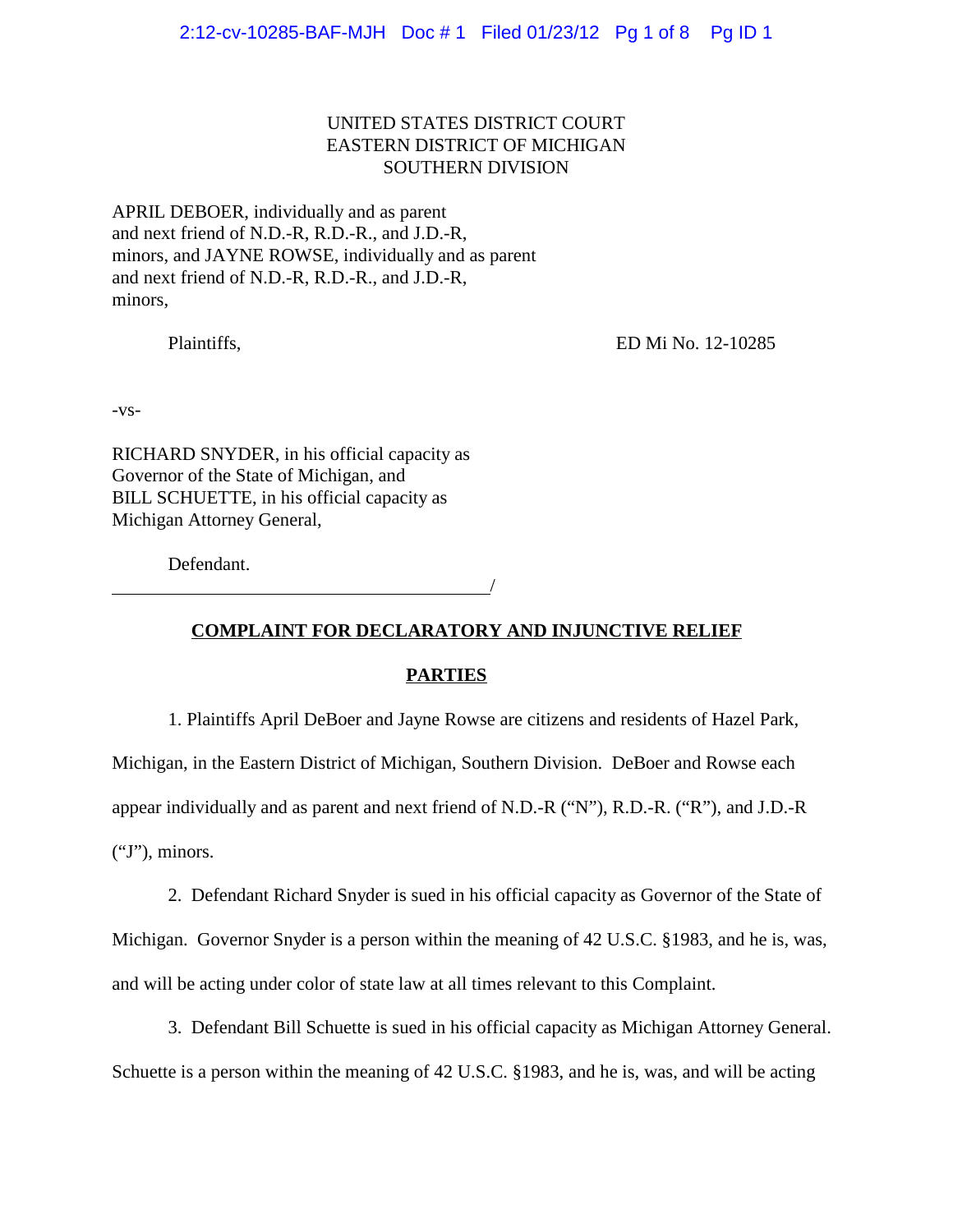under color of state law at all times relevant to this Complaint.

### **JURISDICTION AND VENUE**

3. Plaintiffs bring this action under 42 U.S.C. §§1983 and 1988 to redress the deprivation under color of state law of rights secured by the United States Constitution.

4. This Court has jurisdiction pursuant to 28 U.S.C. §1331 and 1343. Jurisdiction to grant the declaratory relief requested is provided under 28 U.S.C. §2201.

5. Venue is proper in this district pursuant to 28 U.S.C. §1391(b) because the defendants reside and have offices within the district, because plaintiffs reside in this district, and because the events giving rise to plaintiffs' claims occurred, and will occur, in this district.

### **FACTS**

6. April DeBoer, Jayne Rowse, and minors N, R and J currently live in Hazel Park, Michigan. DeBoer and Rowse are domestic partners in a long term stable relationship. After a long and close friendship, they became partners, they have resided together for six years, they own a home together, and as described herein, they are the parents of the different minor plaintiffs in this case.

 7. DeBoer is and was employed as a nurse in the neonatal intensive care unit at Hutzel Hospital in Detroit, Michigan. Rowse is and was employed as an emergency room nurse at Henry Ford Hospital in Detroit, Michigan.

8. R was born on February 1, 2010, and was brought to Hutzel Hospital as a newborn. R's biological mother was 19 years old, she did not receive pre-natal care, and she had given birth at her mother's home. R was legally adopted by DeBoer, as a single person, in April of 2011, in Wayne County Circuit Court. R continues to experience issues related to her lack of pre-natal care, including delayed gross motor skills. She is in a physical therapy program to address these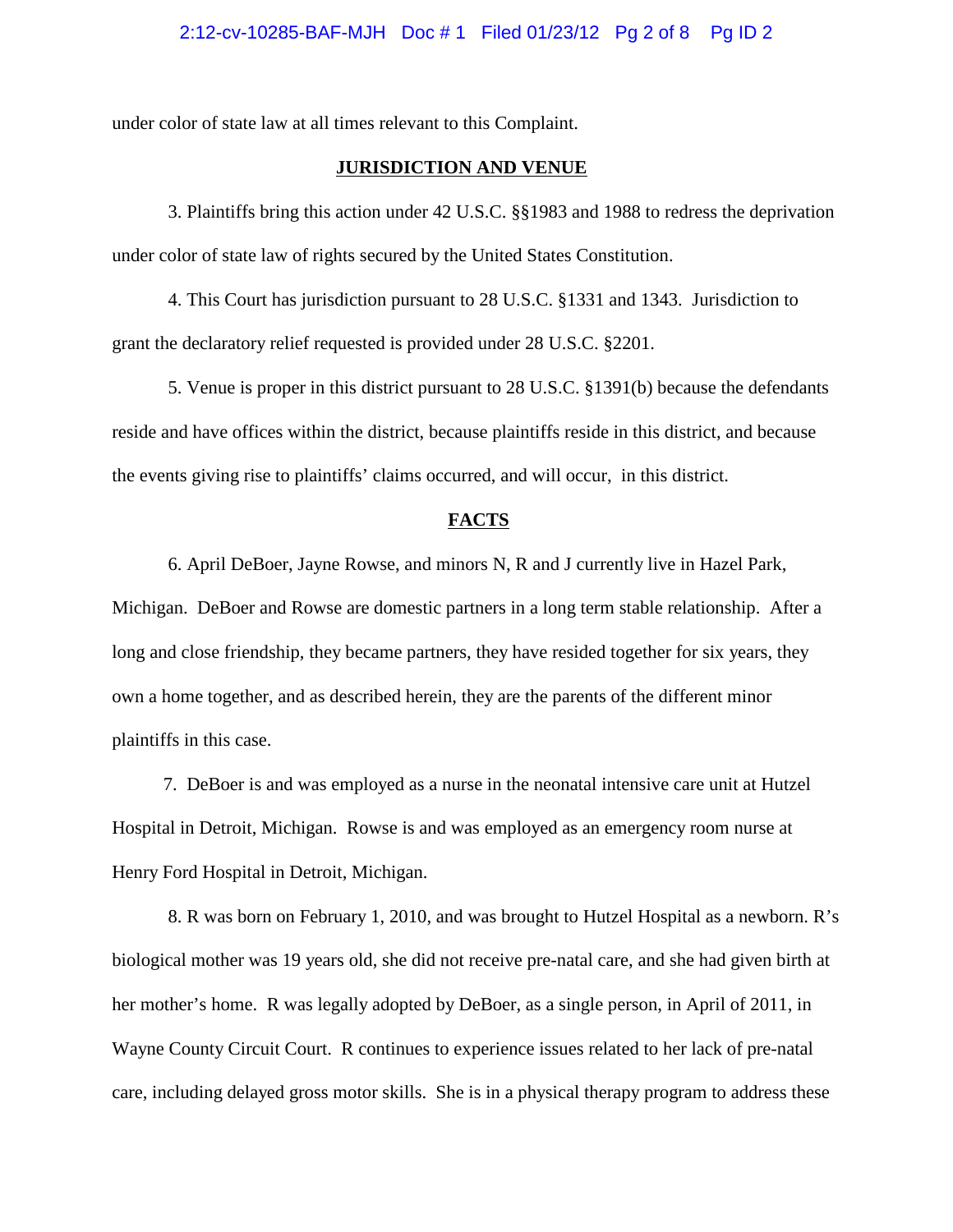## 2:12-cv-10285-BAF-MJH Doc # 1 Filed 01/23/12 Pg 3 of 8 Pg ID 3

problems.

 9. N was born on January 25, 2009 to a biological mother who was homeless, had psychological impairments, was unable to care for N and subsequently surrendered her legal rights to N. N's biological father was not identified on the birth certificate and was otherwise not involved in his life. DeBoer and Rowse volunteered to care for him, and brought him home following his birth. Thereafter, in November of 2009, N was legally adopted by Rowse, as a single person, in Wayne County Circuit Court.

 10. J was born on November 9, 2009, at Hutzel Hospital, premature at 25 weeks, to a drugaddicted prostitute. Upon birth, he weighed 1 pound, 9 ounces and tested positive for marijuana, cocaine, opiates and methadone. His birth mother abandoned him immediately after delivery. J remained at the hospital in the NICU for four months with a myriad different health complications, and was not expected to live. If he survived, he was not expected to be able to walk, speak or function on a normal level in any capacity. J's foster care agency requested that DeBoer and Rowse take him home, and both DeBoer and Rowse were certified by the State as foster parents and legal guardians for J. Thereafter, Rowse adopted J as a single person in Wayne County Circuit Court. J is in intensive occupational and physical therapy. With Rowse and DeBoer's constant care and medical attention, many of J's physical conditions have resolved.

 11. It is April DeBoer's desire and intention to allow Jayne Rowse to adopt, as a second parent, R, and it is Jayne Rowse's desire and intention to adopt R, as a second parent. DeBoer and Rowse agree that all rights of inheritance, succession, and any other applicable rights should be fully effectuated as a result of this adoption of R.

 12. It is Jayne Rowse's desire and intention to allow April DeBoer to adopt, as a second parent, N and J, and it is April DeBoer's desire and intention to adopt N and J as a second parent.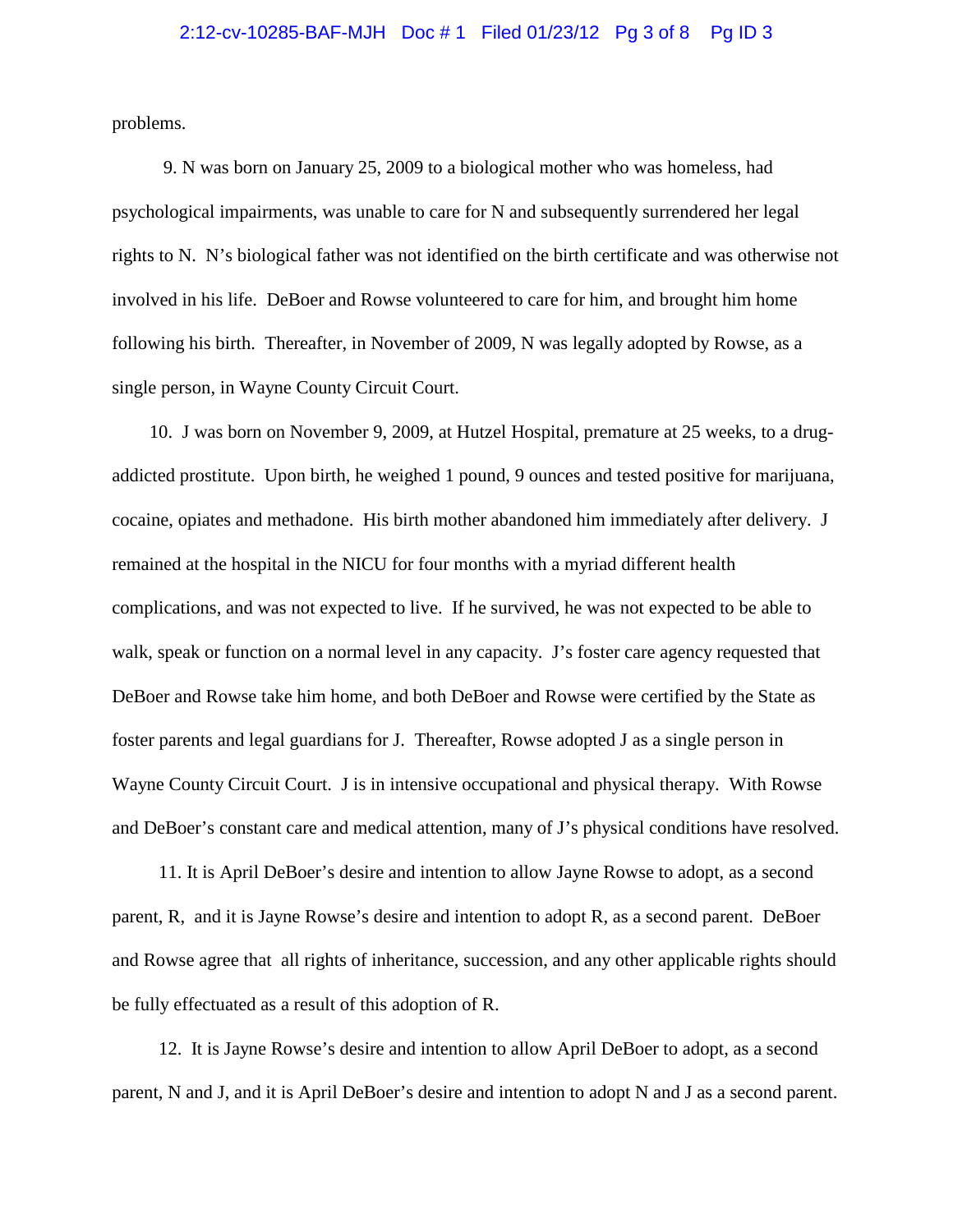## 2:12-cv-10285-BAF-MJH Doc # 1 Filed 01/23/12 Pg 4 of 8 Pg ID 4

DeBoer and Rowse agree that all rights of inheritance, succession, and any other applicable rights should be fully effectuated as a result of this adoption of N and J.

13. Rowse and DeBoer enjoy a close and loving relationship with each other, and they have created a stable, loving household for these three children. They share finances, they make decisions jointly regarding their own lives and the lives of their children, they both cook and care for the children, they both attend to the children's medical needs and both are involved in taking the children to their many doctor and therapy visits, and they coordinate their work schedules so that at least one parent is generally home with the children. Prior to their adoption of the children, the couple expressed their vows at a commitment ceremony in February of 2007 which was attended by both of their families and friends. They each enjoy a close relationship with their respective family of origin, they were and are supported by their families in their decision to adopt the children, and they are supported by their families when needed in caring for the children. DeBoer and Rowse enjoy an extremely high functioning, low-conflict, domestic relationship despite the enormous challenges involved in raising three young, special needs children.

14. The Michigan Constitution prohibits same-sex couples from marrying. Plaintiffs DeBoer and Rowse would marry in the State of Michigan if legally permitted..

15. Michigan law relating to adoption and second parent adoption, pursuant to MCL 710.24, provides as follows: (a) married couples can adopt a child, (b) a single person can adopt a child, and (c) an unmarried couple cannot adopt a child. As a result of this law, and as a result of Defendants' execution and defense of that law and advice to state judges and other officials that Michigan law prohibits second parent adoptions, any attempt at securing a second parent adoption of the minor plaintiffs would be futile under Michigan law, MCL 710.24.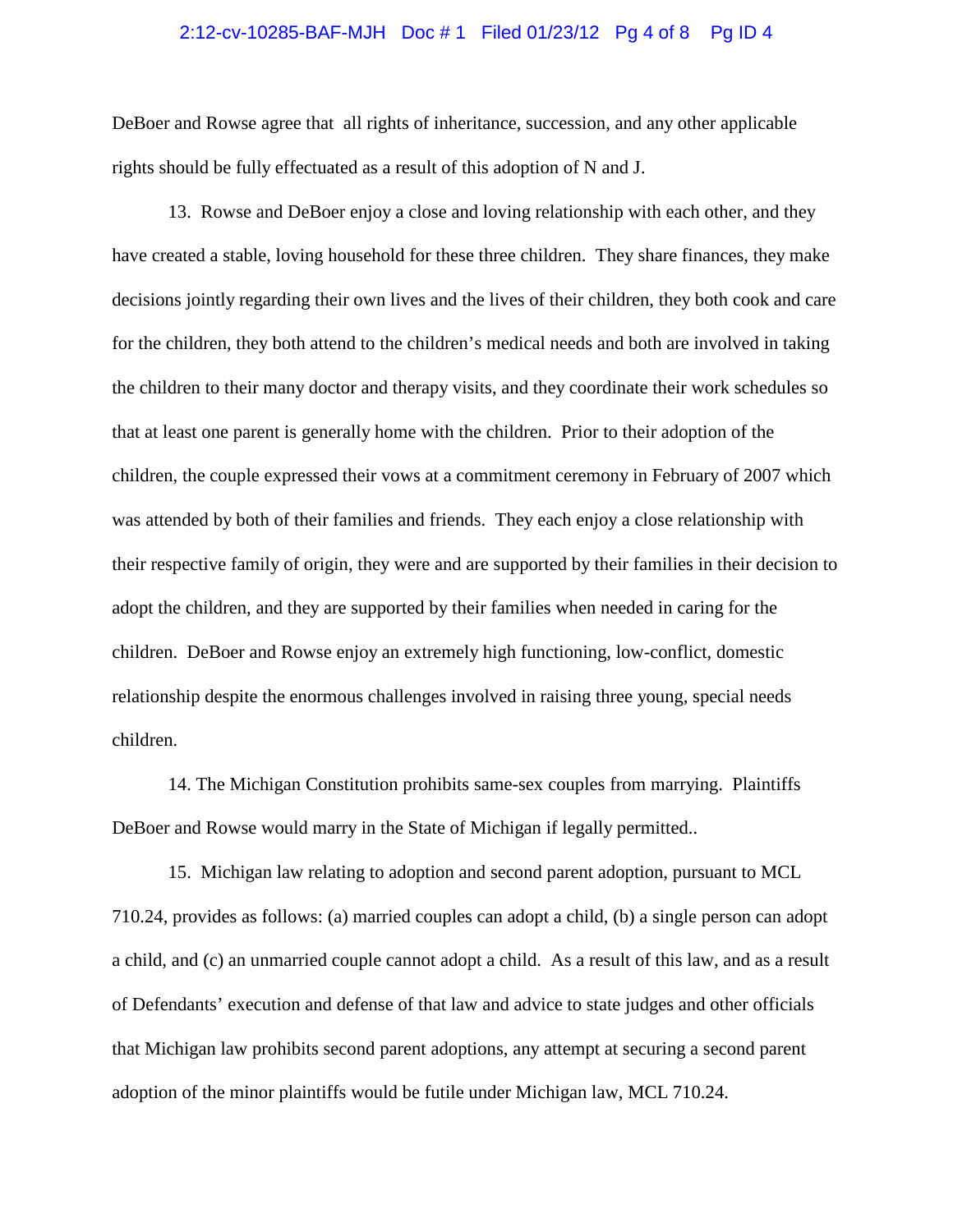#### **CLAIM FOR RELIEF**

16. Plaintiffs repeat and re-allege paragraphs 1 through 13 as if set in full.

 17. The Fourteenth Amendment to the United States Constitution, enforceable pursuant to 42 U.S.C. §1983, provides that no state shall deny any person the equal protection of the laws.

 18. As a result of MCL 710.24, and as a result of Defendants' execution and defense of that law and advice to state judges and other officials that Michigan law prohibits second parent adoptions while allowing a single unmarried person to adopt a child or a married couple to adopt a child, state court judges and other officials in Michigan will not approve second parent adoptions by unmarried persons, and the children of unmarried "second" parents seeking to adopt in Michigan and unmarried second parents seeking to adopt in Michigan are denied legal, emotional, financial, social, medical, and other benefits. As such, the plaintiffs identified herein are subjected to adverse treatment solely because the minor plaintiffs' parents are an unmarried couple.

19. Under Michigan law, married stepparents can lawfully adopt the children of their spouse, and consequently, the Michigan statutory scheme which prohibits second parent adoptions by unmarried persons is arbitrary, capricious, lacking in any rational basis, and is therefore invalid under any form of scrutiny.

20. The disparate treatment of the children of unmarried parents and of unmarried parents seeking a step-parent adoption, based upon the marital status of the parents, violates the Equal Protection Clause of the United States Constitution.

21. As applied, Michigan's law prohibiting second parent adoptions by unmarried persons serves no legitimate government interest. The undisputed sociological and psychological evidence demonstrates that there are some significant sociological and psychological benefits for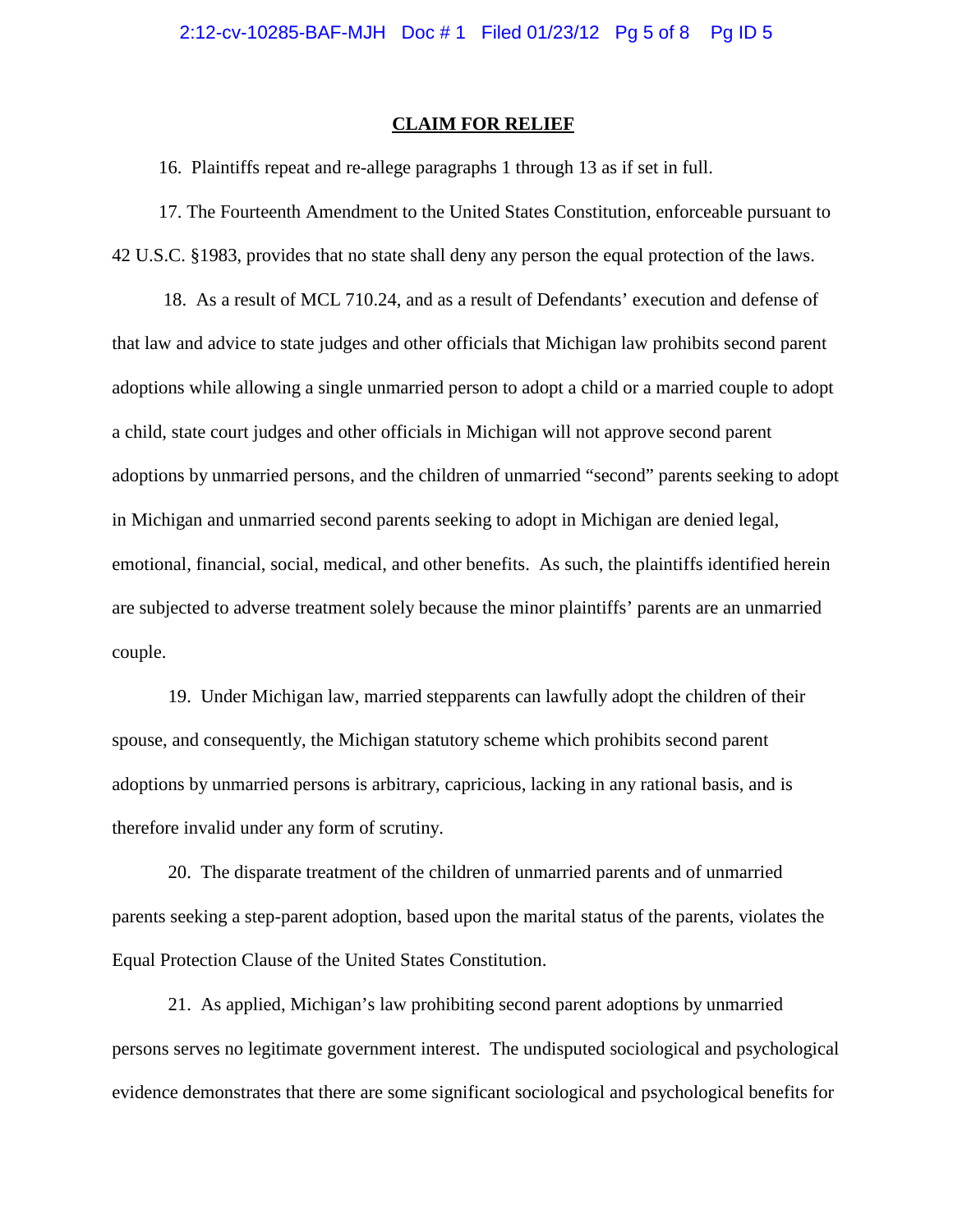## 2:12-cv-10285-BAF-MJH Doc # 1 Filed 01/23/12 Pg 6 of 8 Pg ID 6

children having two parents rather than one. Moreover, the undisputed sociological and psychological evidence demonstrates that unmarried persons, straight, gay or lesbian, are no less loving, caring and effective parents than those parents who are married to each other. In addition, there are very significant legal benefits for children having two legal parents rather than one: (a) the legal right to have a parent automatically in the event of the death of the other parent, (b) the right to dependency benefits under laws and other contractual arrangements providing for dependency benefits, such as social security, workers compensation, pensions, insurance and tort law, and (c) the right to have at least one parent able and available to make decisions in the event the other parent is incapacitated or is unavailable.

 22. By prohibiting a second parent from adopting the child of that parent's partner, Michigan law impairs deeply personal relationships, deprives the minor child Plaintiffs in this case of the myriad legal, sociological and psychological benefits attendant to having two legal parents, and deprives Plaintiff parents and step parents in this case of their fundamental rights of parental autonomy and family autonomy.

 23. Defendants' execution and defense of Michigan's adoption laws, as applied, does not serve any compelling, substantial or otherwise sufficient government interest, nor does it serve such interests in an adequately tailored manner. As applied, Defendants' actions have the effect of unlawfully discriminating against Plaintiff parents and their children. Accordingly, Defendants' conduct violates the Equal Protection Clause of the United States Constitution.

## **RELIEF SOUGHT**

WHEREFORE, Plaintiffs respectfully request that this Court enter a judgment:

A. Declaring that the provisions of MCL 710.24, which prohibits second parent adoptions by unmarried persons, violates the plaintiff children, parents and step parents' rights under the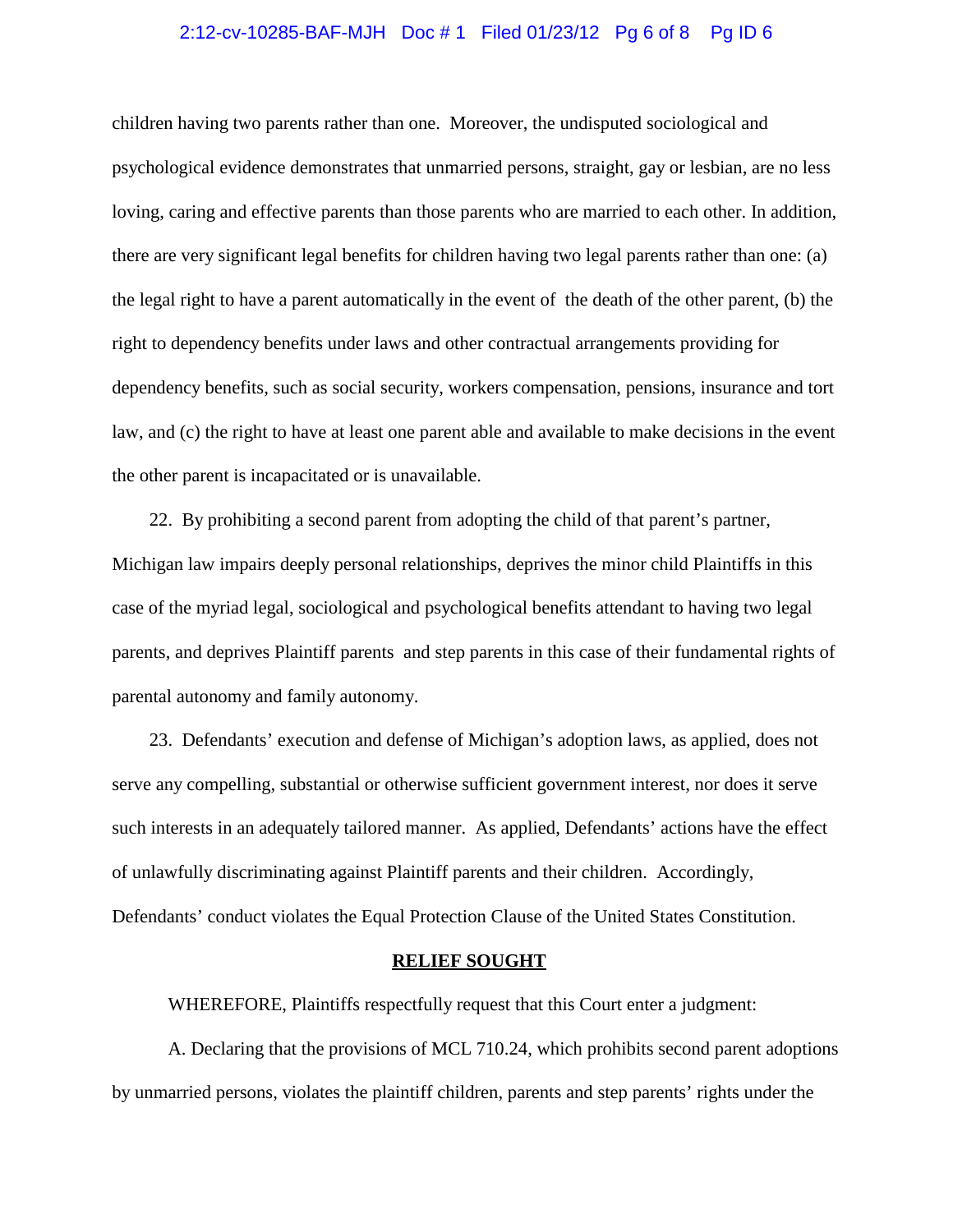# 2:12-cv-10285-BAF-MJH Doc # 1 Filed 01/23/12 Pg 7 of 8 Pg ID 7

Equal Protection Clause of the Fourteenth Amendment of the United States Constitution;

B. Entering orders as follows:

(1) enjoining Defendant Bill Schuette, in his official capacity as the Michigan Attorney General, and Defendant Richard Snyder, in his official capacity as the Governor of the State of Michigan, from attempting to block the plaintiff-parents' attempts at securing second parent adoptions of the plaintiff-children named in this action, and enjoining them from defending the actions of any and all state officials attempting to bar the second parent adoptions of the plaintiff-children named in this action;

(2) enjoining all state judges and other officials presented with the plaintiffs' request for second parent adoption from refusing to process said adoptions based upon the unmarried status of the Plaintiff,

(3) requiring Defendant Schuette to inform all judges and other State of Michigan officials of the orders entered herein and to advise them under this Court's decree that they are required to process the plaintiffs' request for adoption irrespective of plaintiffs' status as unmarried persons.

C. Awarding plaintiffs reasonable attorneys' fees and costs under 42 U.S.C. §1988; and

D. Granting such other and further relief as the Court deems just and proper.

Respectfully submitted,

/s/ Dana Nessel DANA M. NESSEL P51346 645 Griswold Street, Suite 3060 Detroit, MI 48226 (313) 556-2300 dananessel@hotmail.com

 *s/Carole M. Stanyar* CAROLE M. STANYAR P34830 682 Deer Street Plymouth, MI 48170 (313) 963-7222 *cstanyar@wowway.com*

Attorneys for Plaintiffs